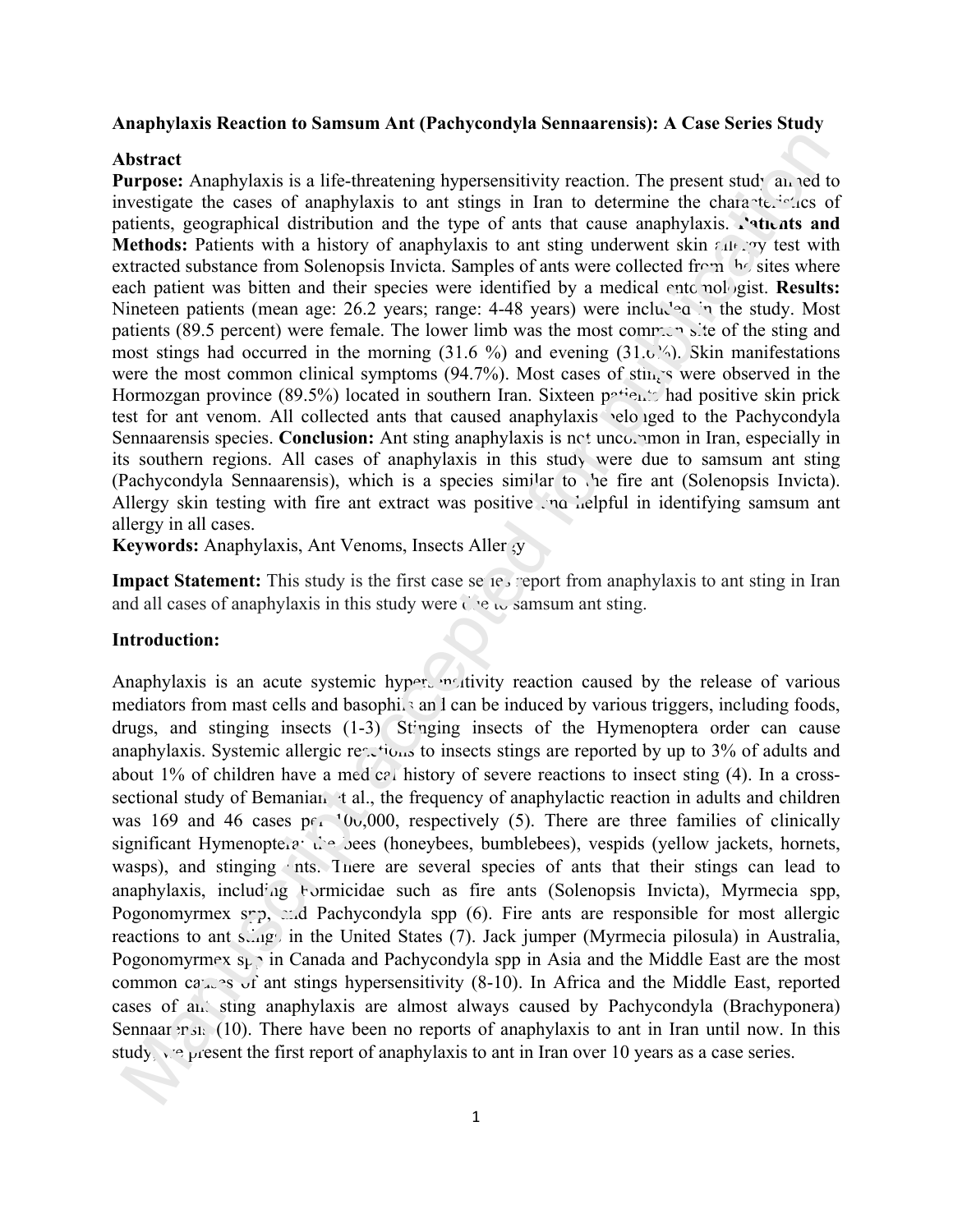#### **MATERIALS AND METHODS**

This study was conducted at the Allergy Research Center of Rasool-E-Akram Hospital in Tehran, Iran. The study was conducted in full accordance with the principles outlined in the Helsinki Declaration of 1975. The study protocol was reviewed and approved by the Human Research Ethics Committee of Iran University of Medical Sciences (Approved Number: IR.IUMS.FMD.REC 1394.2272). All participants signed an informed consent  $\sigma$  m after being informed about the study protocol.

According to scattered reports of anaphylaxis to ant stings in Iran,  $a^2$  er contacting Iranian allergists, they were asked to refer all cases of ant anaphylaxis from  $200 + 2014$  to the Allergy Research Center of Rasool-E-Akram Hospital in Tehran and a private  $a_{11}$ ,  $r \circ g$  clinic in Yazd. All patients who had a history of generalized systemic allergic reaction  $\sim$  and their history were compatible with clinical criteria for the diagnosis of anaphylaxis were included (11). Subjects were excluded from the study if investigation based on the patient's history indicated that no systemic reaction had occurred or that the ant sting was not  $\pm$  ie cause of the reaction. At study enrollment, patients' demographic and clinical characteristics, including their age, sex, time of the incident, geographical location, clinical manifest tions of the reaction, any history of hypersensitivity to ant bites, medical history, and history of drug or alcohol use before the reactions were recorded. In addition, the records of  $p$  tients at emergency department, where patients were admitted in case of hypersensitivity  $r_{\text{c}}$  and the data were reviewed and the data were integrated. The severity of the anaphylactic reaction for each individual was rated as mild, moderate, or severe according to the criteria published by Brown  $(12)$ . This rating is based on the clinical manifestations of the anaphylactic  $r<sub>i</sub>$  action and the organs involved in the anaphylaxis. We asked a family member or friend of  $\hat{\mu}$  p. ticipants who had no history of ant allergy to collect four samples of ants from each  $p!a$ .  $\cdot$  where the patient reacted. The ants' specimens were identified by a medical entomologist  $\mathbf{r}_k$  and  $\mathbf{r}_l$  in a proportion in a medicing in addition, participants were asked to identify  $t$  e art responsible for their reaction based on the appearances of the ants. the Allergy Research Center of Rasool-E-Akram Hos<sub>i</sub> 'tal inducted in full accordance with the principles outlined in the study protocol was reviewed and approved by 'he *L*uma of Iran University of Medical Sciences (Appr

All subjects underwent skin prick test with extracted substance from Solenopsis Invicta (commercial solutions of Hollister-Stier Allergy Company, Chicago, USA). The tests were performed by an allergist  $\gamma$  conding to the manufacturer's recommended protocol at the hospital. Patients with negative  $rs_k$  on  $\sin$  in skin prick test underwent intradermal skin allergy test with ten times diluted extract. A<sup>t</sup> tests were done with histamine chloride 10 mg/ml as positive and sodium chloride 0.9% as negative controls. The test response was read after 15 minutes. A wheal diameter caused  $\frac{1}{y}$  ted allergens more than 3 millimeter compared to the negative control was considered as a positive response and sensitization to that allergen. XII subjects underwent skin prick<br>commercial solutions of Ho.<sup>1</sup> ster-<br>erformed by an allergist  $\gamma$  coo ding t<br>atients with negative  $r s_F$  ms  $\gamma$  in skings diluted extract A<sup>1</sup> tests were<br>odium chloride 0.9% as negative

## **Statistical**  $\overline{a}$  *s* **lysis**

Statistical nalysis was performed using Stata statistical software (Stata 13, Stata Corp, Texas, USA). Descriptive data were expressed as mean (standard deviation) or median (range) for continuous variables and number (percent) for categorical variables, respectively. Data regarding features of sting, clinical manifestation, medical history and severity grading of anaphylaxis were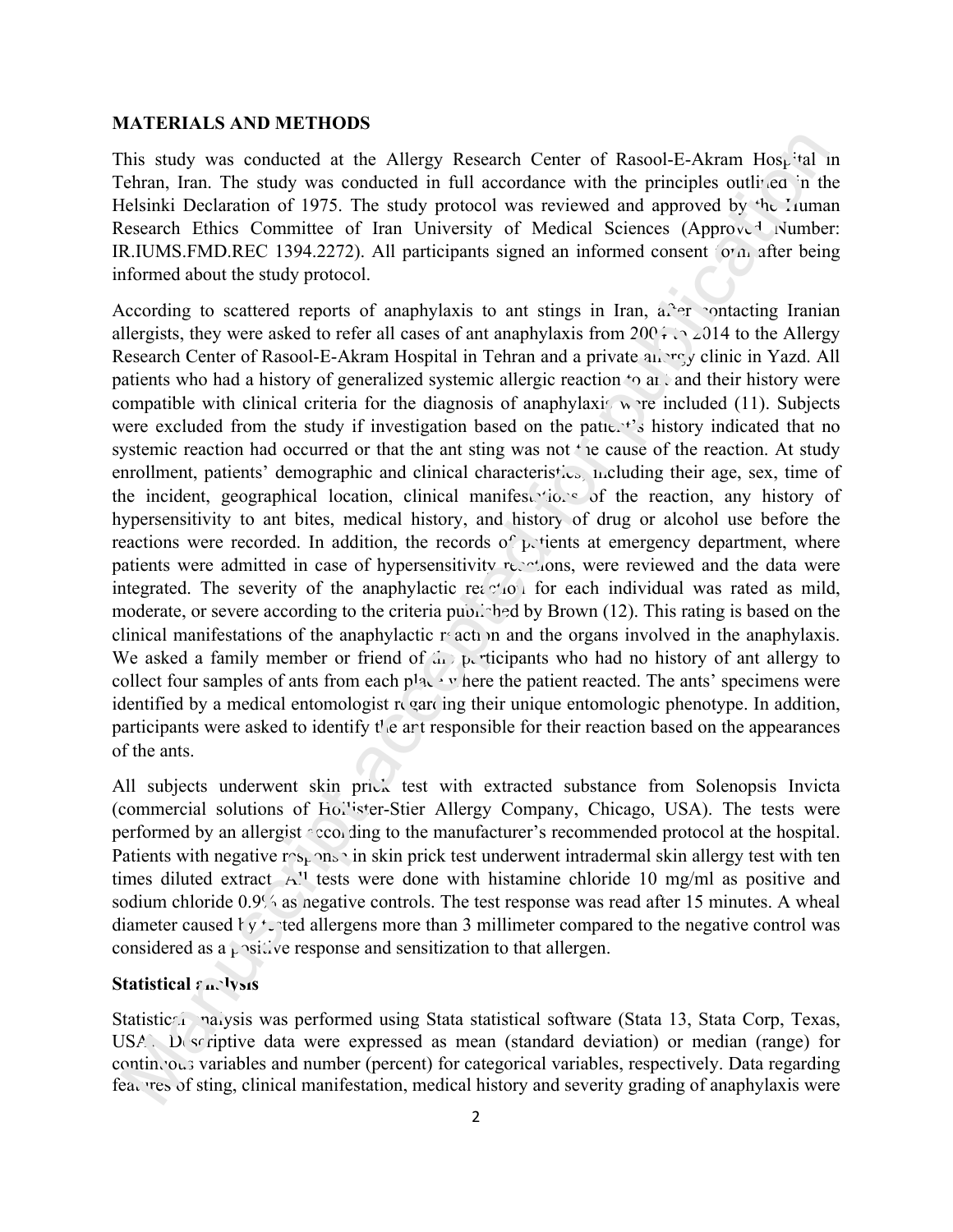further summarized in respective tables.

## **Results:**

Nineteen participants (mean age: 26.2 years; range: 4-48 years) met the inclusion  $c$  *t*-tria. The majority of subjects (17 out of 19) were female. Data related to occurred reactions after ant sting, such as reaction characteristics, geographic locations, and anatomical locations, are presented in Table I. Most stings had occurred in the morning  $(31.6\%)$  and evening  $(31.6\%)$  (Table I). Most cases of stings were observed in Hormozgan province located in the south of Iran (89.5%) and the capital of Hormozgan province in Bandar Abbas  $(47.4\%)$  (Figure 1 and 2). The lower limb was the most common site to be bitten (Table I). Each patient had  $a_n$  average history of 4.2 previous systemic reactions due to ant sting (range 2-10 times).  $A<sup>nt</sup> s_{n+1}$  in most cases led to a systemic reaction (94.7%), and local reaction occurred only in  $\frac{1}{2}$ . 3% of patients. According to patients' medical records, 78.9% had a history of at least one atopic disease. Allergic rhinitis  $(73.3\%)$  and asthma  $(15.8\%)$  were the most common allergic during the participants. In 31.6% of cases, subjects had a history of underlying disease, the most common of which was cancer. Family history of patients showed that 52.6% of subjects had a family history of allergic disorders. Among family members, the prevalence  $\circ$  allergies was higher in mothers (21.1%) and asthma was the most common allergic disease (21.1%). A summary of the participants' medical history is provided in Table I. c: 26.2 years; range: 4-48 years) met the inclusion Civria. Th<br>9) were female. Data related to occurred reactions after ant sting<br>geographic locations, and anatomial location s, are presented in the morning (31.6%) and ev

The mean time interval between stings to the first clinical manifestation was 3.7 minutes (range 1-10 minutes). Information on the clinical manifestations after sting and its management are presented in Table II. According to the records of patients admitted to the emergency departments, skin manifestations were the most common clinical symptoms, which occurred in 94.7% of patients (Table II). Pruritus, flushing, and dyspnea occurred in 89.5%, 73.3%, and 73.7% of subjects, respectively.  $\Gamma$  one of the participants had cyanosis, abdominal cramp, bronchospasm, or incontinence  $(F_{1}$ <sup>re</sup> 3).

After the sting incident, Patients were evaluated in terms of actions after the sting. Most cases  $(89.5%)$  referred to the emergency department and two patients had taken oral antihistamines themselves and did not go  $\gamma$  the emergency department. At the time of the ant sting, only 21.2% of patients had epinephrine, but none of them used it at the time of the attack. Of the 15 patients referred to the emergency department,  $88.2\%$  responded well to the first dose of epinephrine and  $11.8\%$  required repected epinephrine (Table II). None of the patients needed cardiopulmonary resuscitation. The  $\sim$  rage length of stay in the emergency room was 2 hours (range 1 to 5 hours). Out of 15 patients referred to the emergency department, three patients (17.6%) needed to be hospitalize<sup>1</sup> After discharge, EpiPen (self-injecting epinephrine) was prescript to only four patients and no action plan for anaphylaxis was given to any patient. After the sting incident, Patients we<br>
89.5%) referred to the emergency of<br>
hemselves and did not go  $\sim$  the emergency departmen<br>
f patients had epineph: inc., but none<br>
eferred to the emergency departmen<br>
1.8% required

According to Brown's model for classifying the severity of anaphylactic reactions (12), moderate reactions were the most common anaphylactic reactions  $(57.9\%)$ . The results of grading the severity of anaphylactic reaction in participants are presented in Table II.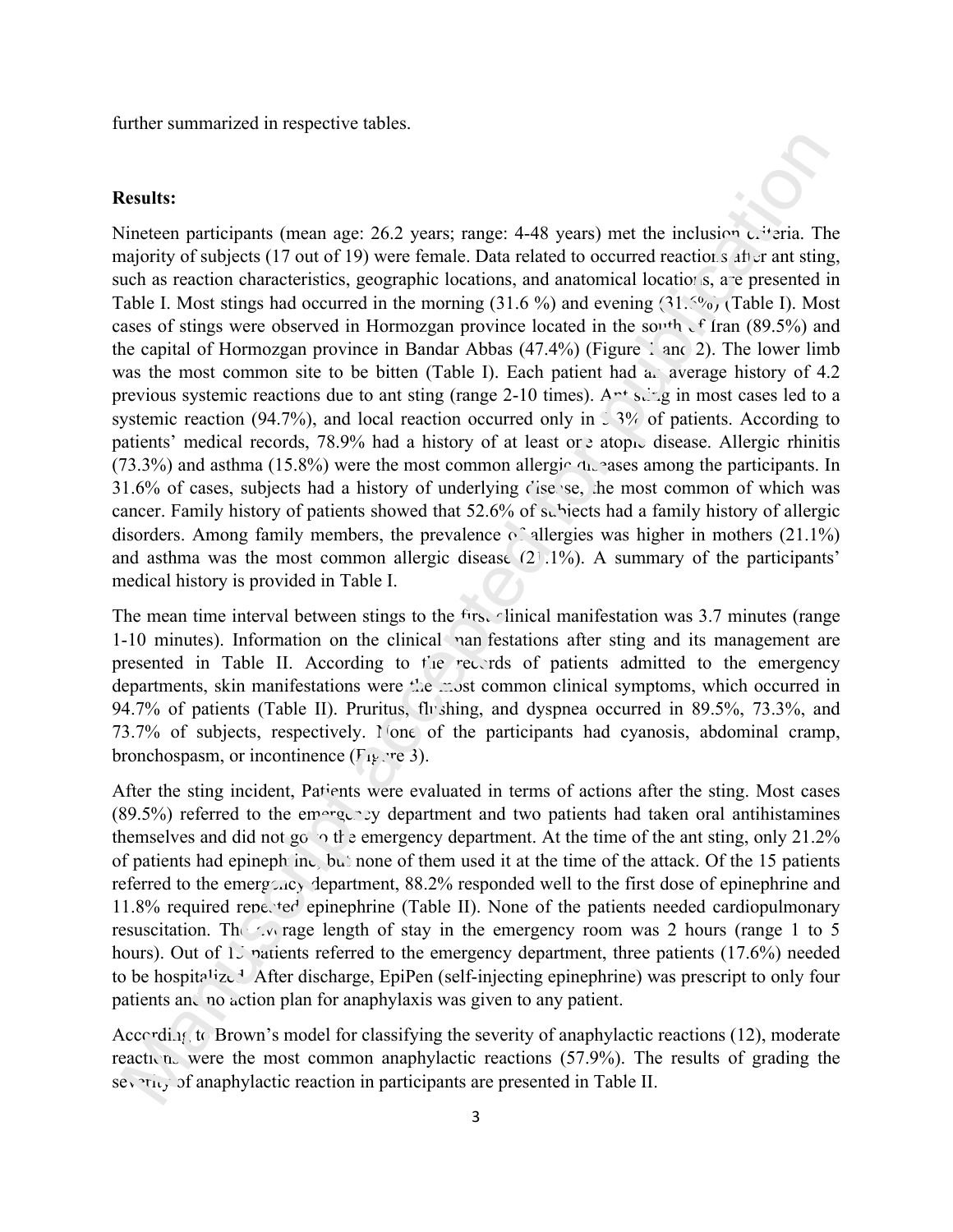Participants' allergy to ant venom was confirmed by skin allergy tests. Initially, all patients underwent skin prick test (SPT). The SPT results showed that 16 out of 19 patients have positive SPT for ant venom. The other three patients were then tested by intradermal test and we found that they were also allergic to ant venom. Two patients showed a systemic reaction during skin tests and were treated immediately.

A medical entomologist evaluated the collected ant samples to determine the species of ants that caused the allergic reactions. He confirmed that all ant samples belonged to  $\tilde{\Omega}$  achycondyla Sennaarensis species (Figure 4).

All patients were asked to receive immunotherapy and  $42.1\%$  accepted  $\mu$ , proposed treatment. Patients stated that the most common reason for not participating in immunous herapy was the high cost of treatment (Table II). Venom immunotherapy was performed with the GREER® (Allergenic extracts – Ant Fire, Solenopsis Invicta; Lenoir, Unit  $\alpha$  States of America). Of the eight patients who underwent immunotherapy, 50% had adverse reactions to immunotherapy. The most common complication was a local reaction at the injection site. Of the eight patients treated with immunotherapy, six were re-sting by ants, and only one developed anaphylaxis (Table II)

## **Discussion:**

The prevalence of anaphylaxis in the US population is estimated at  $1.6 - 5.1\%$  (13). Anaphylaxis to insect stings is responsible for 20-30% of  $\epsilon \mu$  anaphylaxis cases referred to emergency services (13, 14). It is estimated that about 0.4 to  $0.8$ <sup>%</sup> of children and 2 to 3% of adults experience a systemic reaction to insect stings during  $t'$  ei: lifetime (15, 16). Anaphylaxis following insect stings is a major challenge for allergist. The mortality rate from anaphylaxis due to insects sting is reported to be approximately 0.1 c $\sim$ es <sub>p</sub>er million population (17).

Some ants are in the group of  $\text{sti}_{\text{AB}}$  ing insects. However, in a small number of ants, their stings cause allergic reactions (18). Pachycondyla Sennaarensis (PS) is an ant species widely distributed throughout sub- $\sqrt{ }$  haran Africa and the Middle East (19, 20). In some countries around the Persian Gulf, then have been reports of anaphylaxis due to the sting of PS  $(21, 22)$ . In a case report from Savai Arabia in 2009 by AlAnazi et al., they reported four patients with anaphylaxis due to PS (22). They described that PS ants, like fire ants, inject their venom with a sting and do not bite. In <sup>T</sup>ran, the presence of PS was first reported in 2004 by Akbarzadeh et al. in Sistan and Baluchestan (a province in southeastern Iran). They described the ant's morphology with a punctuated head and chest, a mandibular triangle, and seven teeth  $(23)$ . In a study conducted by Paki ia et al. In Iran, they found that PS was more prevalent in Iran, especially in the south  $(2<sub>1</sub>)$ . Most reported cases of ant stings in Iran were in Hormozgan province in southern Iran and met of them were from Bandar Abbas city in this province. By comparing the distribution of PS ants in Iran as mentioned and the distribution map of ant bites in this study (Figure 1 and 2), we understand that they are in the same areas. Khoobdel and his colleagues mderwoon simplicite use (SPP). The SPF results showed int 1 fo out 5 0 publishs have been present to the publication of the simulation of the simulation of the simulation of the simulation of the simulation of the simulat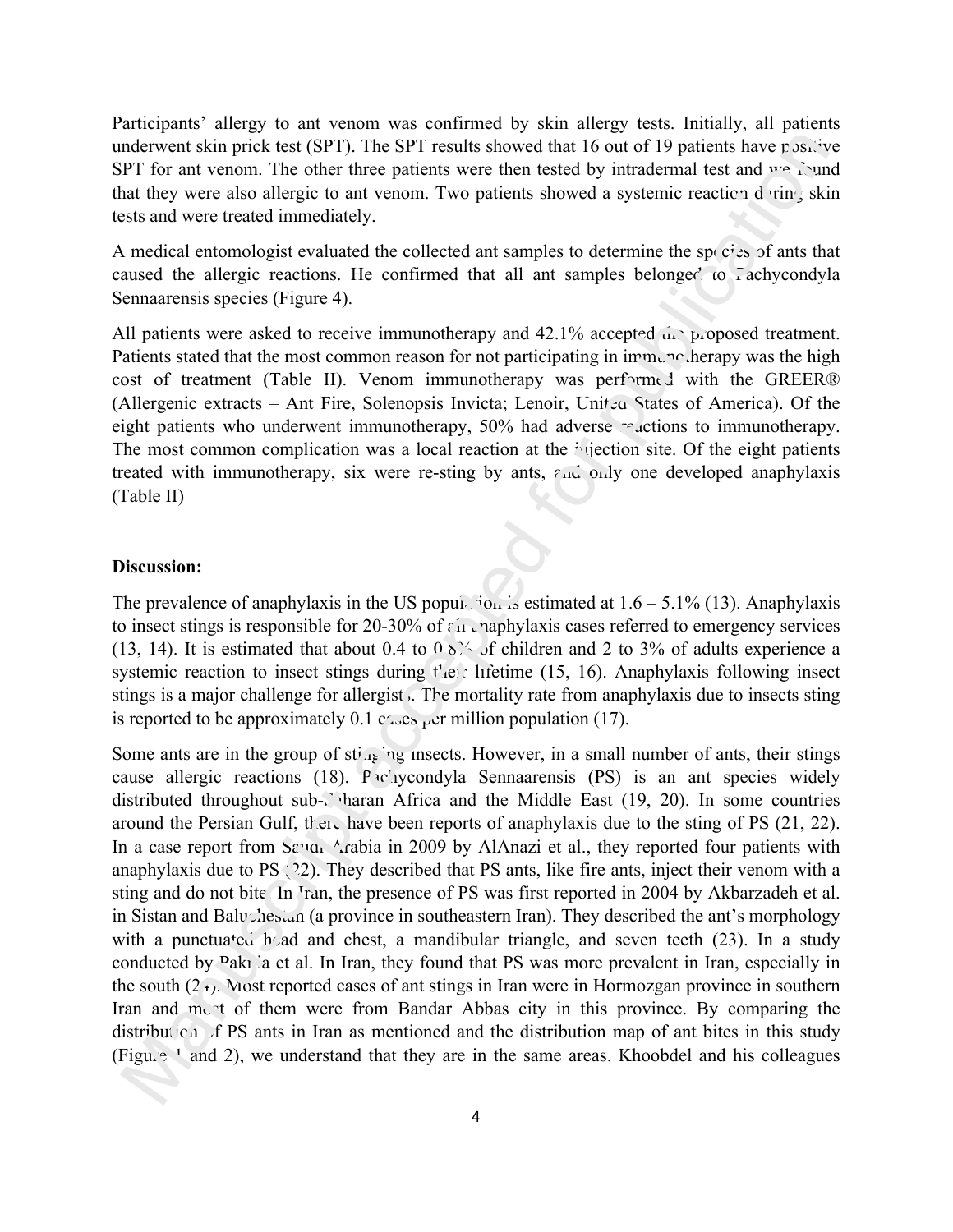claim that shipping to southern countries around the Persian Gulf may be the cause of the PS entering Iran (25).

In a study by Nikbakht et al. in 2009, they claimed that there was no report of araphylaxis following PS stings from Iran until that time. Based on their research in the biology and chemical diversity of PS abdominal glands, they explained the lack of anaphylaxis with  $\frac{1}{2}$  protein content in the abdominal glands of PS in Iran  $(26)$ . Here, we report 19 cases of anaphylaxis following PS sting, which is the largest report on this issue from the Middle East. Most cases of anaphylaxis to the PS sting lived in southern Iran.

The mean age of patients in our study was 26.2 years and most cases  $w_{\text{av}}$  te nale (17 out of 19 years). The mean age of patients in other studies of anaphylaxis to insect stings in Australia and Spain were 46 and 40 years, respectively  $(8, 27)$ . Comparing the mean and  $\epsilon$  and the population of Iran and other countries in which the above studies have been performed (Iran = 28.3, Australia  $= 38.3$  and Spain  $= 41.6$ ) shows that the population of Iran is younger than Australia and Spain. It may be explained why patients' mean age in our study was lower than other studies. In most studies of anaphylaxis to insect stings, there was no significant difference in prevalence between men and women ( 12, 28-30). In our study, the prevalence of anaphylaxis to insect bites was significantly higher in women. It is difficult to explain the reason for this observation due to the small number of cases.

In the present study, most stings occurred in the morning and evening. In a survey by Khoobdel et al. on the biological behavior of ants in the tropics and subtropics, they explained that ants leave their nests shortly before sunrise and  $w$ ,  $rk$  for several hours as the earth warms. They return to their nest, and if they are far away, they hide in the hole of the earth and resume their activity in the evening (25). This behavior of the ants may explain why most of the stings occurred in the morning and evening.

In current study, the lower limb was the most common anatomical site of the sting. In the study of Khoobdel et al. on ant bites in Abu-Musa Island, in the south of Iran, the lower limb was also the most stinging site  $(50.7\%)$   $(2.5)$ . It is probably because the lower limbs are the most accessible part of the body for ants.

Skin manifestations were the nost common clinical manifestations in our study, followed by respiratory, cardiovascula, neurological, and gastrointestinal manifestations, respectively. In a survey conducted by  $J<sub>h</sub>$  pongsananuruk et al. in Thailand on the characteristics of patients admitted with anaph  $\langle$ lax s, the most common manifestations were cutaneous (86%), respiratory (80%), Cardiovas  $x^2$  (52%) and gastrointestinal (36%), respectively (29). In another study by Brown et al. on  $11\div 7$  patients with anaphylaxis in Australia, pruritus (73%), erythema (48%), angioedema  $(3)^{0}/_{\odot}$  and dyspnea (29%) were the most common symptoms (12). In our study, pruritus, despnea and flushing were the most common symptoms. The order of common manifest<sub>ation</sub>s in our study seems to be almost the same as in Brown's and Jirapongsananuruk's studies. In addition, three patients (17%) of all our subjects required hospitalization, which is in line with the result of Jirapongsananuruk's study, where 12% of patients with anaphylaxis were  $h$ os<sub>t</sub> $\cdot$ tanzed (29). ntering Iran (25).<br>
In a study by Nikhahkh et al. in 2009, they claimed that there was no report of attapic/axis<br>
a attachy by Nikhahkh et al. in 2009, they claimed that there was no report of attapic/axis<br>
inversion of P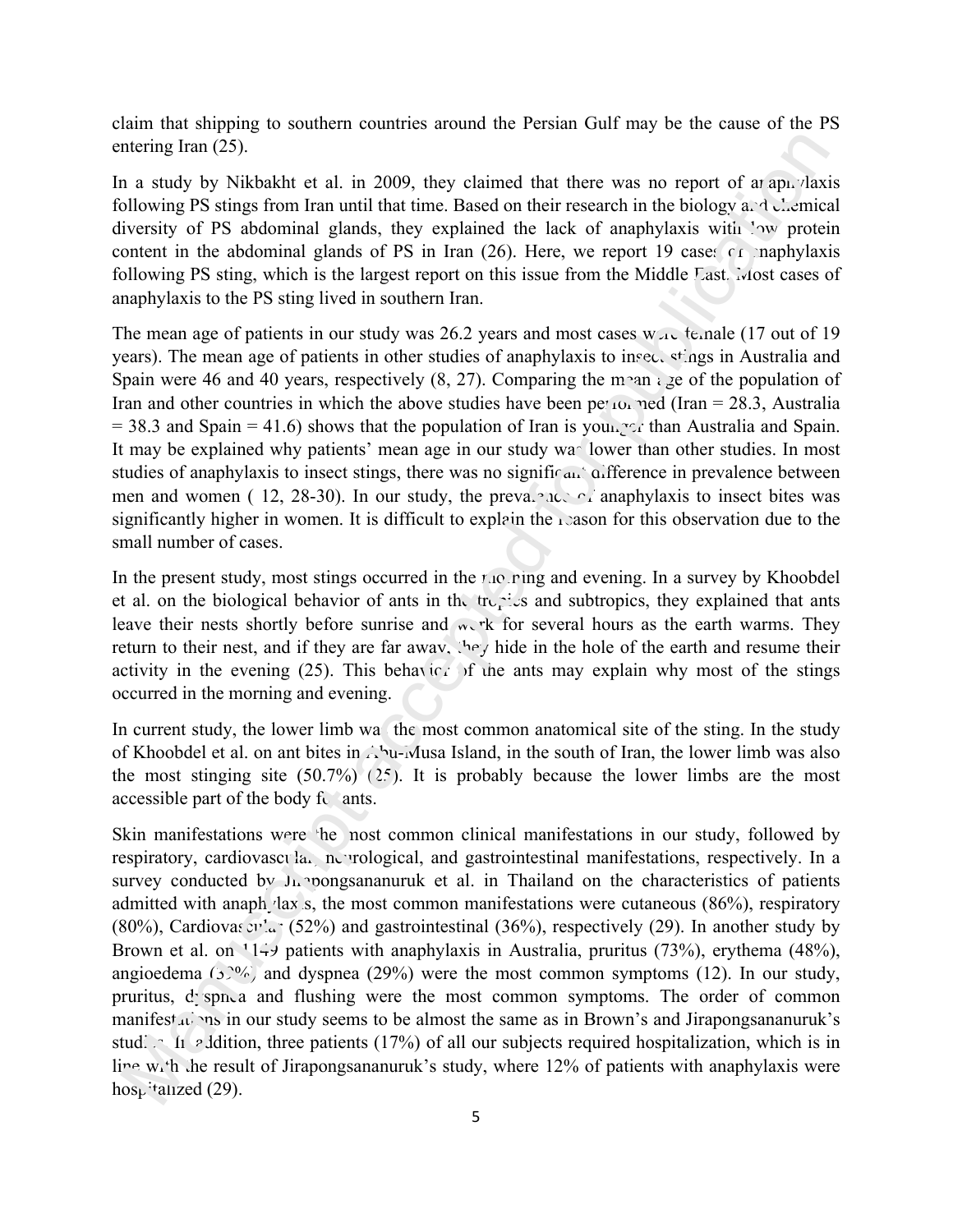On average, the patients had a history of four-time stings leading to anaphylaxis in their history. A study by Webb et al. on anaphylactic patients showed that more than half of the patients experienced more than three episodes of anaphylaxis (30).

In our study, 78.9% of patients had a history of atopic disorder. Allergic rhinitis, stillar and urticaria were the most common diseases in 73.7%, 15.8% and 10.5%, respectively. In the study of Jirapongsananuruk et al. in anaphylactic patients, 52% of cases had a history of a py and the most common atopic diseases were asthma  $(26\%)$ , allergic rhinitis  $(20\%)$  and drug allergies (16%) (23). In another study by Web et al., anaphylaxis was more common in  $\therefore$  pic patients, in which 54% of cases with exercise-induced anaphylaxis and 50% of patients with food-induced anaphylaxis had a history of atopic disorders (30). aphylactic patients showed that more than half of the patients<br>sodes of anaphylaxis (30).<br>
Is had a history of atopic disorder. Allergic rhinitis, samma an<br>
an diseases in 73.7%, 15.8% and 10.5%, respectively. In the stud

In a study by González-Pérez et al., the incidence of anaphylaxis was higher in patients with asthma than in patients without asthma, and this rate was higher in severe asthma (31). In a patient with asthma, special attention should be paid to controlly respiratory manifestations. Several studies have shown that inadequate treatment of ast<sup> $h$ </sup> ma is a significant risk factor for severe anaphylaxis (32, 33).

Alcohol and drug use before anaphylaxis may affect the reverity of attacks (34). In our study, no one had consumed alcohol, and 15.8% of them had  $\mathfrak{t}^{1}_{\mathfrak{t}}$  drugs such as aspirin, ibuprofen, and cetirizine. In the study of Wölbing et al. regarding the effect of cofactors on anaphylaxis, they found that the use of alcohol and drugs (such as NSAIDs) can cause a more severe reaction with a small amount of allergen and reduce the interval between exposure to allergens and anaphylaxis (35).

Regarding the underlying disease, 31.6% of the evaluated patients had underlying disease, including cancer  $(10.5\%)$  (breast and uterine cancer), cardiovascular diseases  $(5.3\%)$ , thalassemia  $(5.3\%)$ , Favism  $(5.3\%)$  and Diabetes  $(5.3\%)$  In the Jirapongsananuruk's study of anaphylactic patients,  $31\%$  of them had an underlying disease, which the most common disease were: cancer (11%), cardiovascula  $\cdot$  diseases (7%) and neuromuscular diseases (6%) (29). Cancer and cardiovascular disease a pear to be the most common underlying diseases in patients with anaphylaxis.

We asked patients about the history of ant stings without anaphylaxis, and only 5.3% reported having a history of  $a<sub>1</sub>$  stings without anaphylaxis. Given that in IgE-mediated systemic reactions to Hymenoptera stin,  $t'$  e previous sting is necessary for sensitization to venom proteins, and systemic reactions  $\infty$  ur only with repeated stings after previous sensitization. We suspect that the reason why most patients, contrary to expectations, did not report a history of ant sting before anaphylaxis may be that patients had mild and non-systematic reactions to the initial stings and forgot the  $\vec{r}$  ild reactions due to its low severity and only recalled severe systemic reactions to ant stings. Manuscript<br>
Independent disease a pear to<br>
maphylaxis.<br>
We asked patients above the history<br>
aving a history of  $a^r a$  strings without<br>
Dependent of  $a^r a$  strings without<br>
Systemic reaction  $a^r a^r a$  or only with r<br>
he r

About the mily history of allergic disease in the evaluated patients, 52.6 % of them had a family his to  $\mathbf{v}_1$  f allergic diseases. It was more common in the mother of patients (21.1%) and the most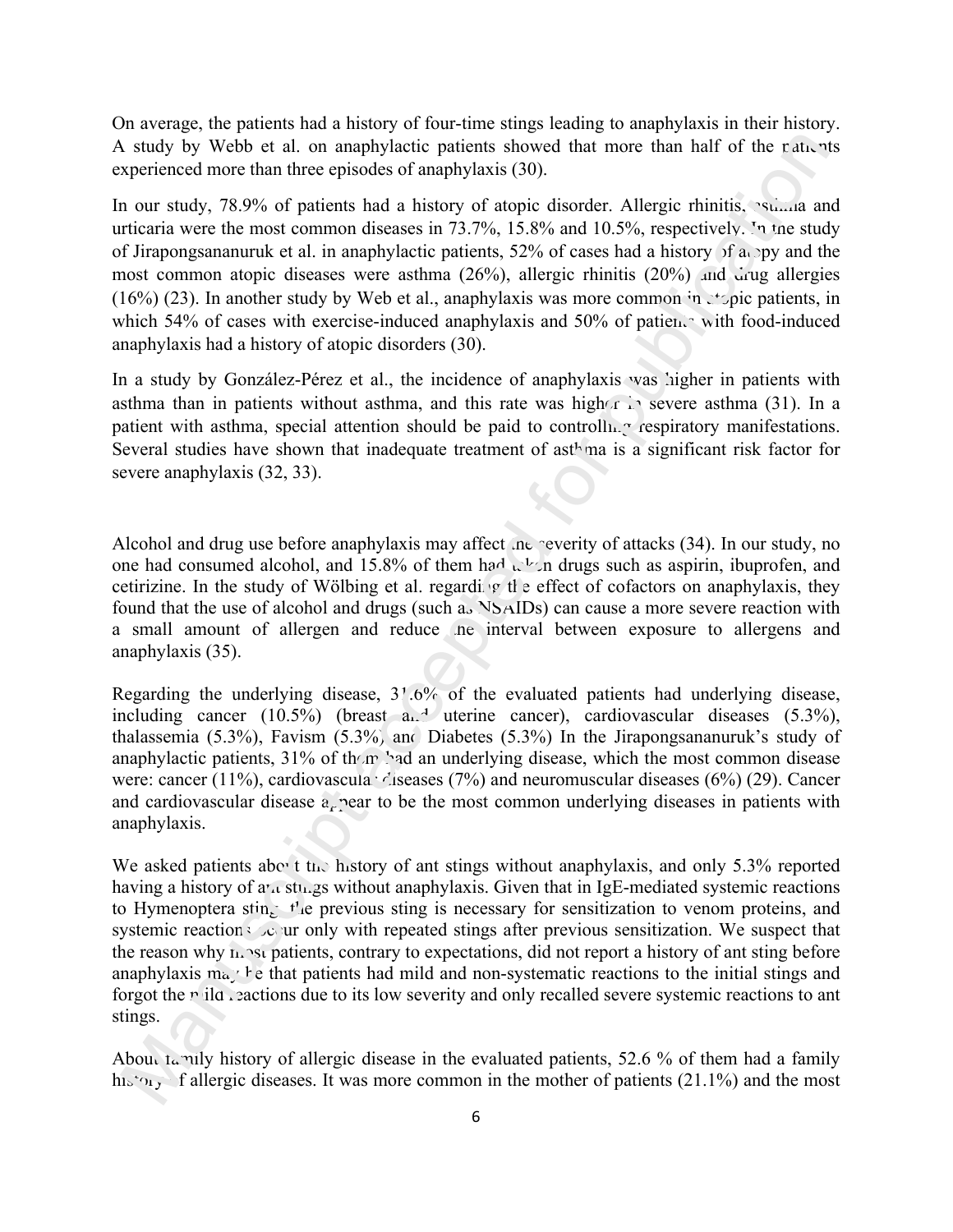common disease was asthma (21.1%). In our cases, allergic rhinitis was the most common atopic disease in their history and asthma was the most common atopic disease in their family. In a study by Sheffer et al. about exercise-induced anaphylaxis, they found that all patients had a family history of allergic rhinitis and 13 % of them had a family history of asthma (36).

Skin allergy tests were performed on all our patients and all of them had positive skin tests. We used Solenopsis Invicta extract instead of Pachycondyla sennaarensis extract in the kin tests as PS extract was unavailable. Although the PS ant sting was responsible for anaphylaxis in all cases in our study, skin tests with Solenopsis Invicta extract were positive in  $a^1$  patients. The similarity between the materials extracted from s.invitca and PS seems to  $L \cdot d \cdot d$  a positive result in skin testing.

Two patients showed anaphylactic manifestations during skin allergy test and were treated immediately. This indicates that although the amount of substance  $u \rightarrow a$  in the skin allergy test is minimal, it may lead to anaphylaxis and a well-equipped medical  $\sim$  n should be present in the test room. In a study on the risk of anaphylaxis during skin dlergy test by Licardi et al., they found that the risk of anaphylaxis during skin prick test was less than  $0.02\%$  and with intradermal skin test was higher, and in some cases, in racermal skin test could be fatal. Given this risk, they recommended that intradermal testing should not be the first option for assessing allergies (37). The high rate of anaphylaxis in the skin allergy test in our study seems to be due to selected patients, all of whom have a history of ant st  $ng : \n *apply*laxis.$ hma was the most common atopic disease in their family. The<br>xercise-induced anaphylaxis, they found that all patients 2nd<br>s and 13 % of them had a family history of asthma (36)<br>ed on all our patients and all of them had p

According to the classification system of severity of anaphylactic reactions presented by Brown et al.  $(12)$ , we found that most anaphylactic reactions in our patients were moderate  $(57.9\%)$ followed by severe (36.8%) and mild (3.5%). In Frown's study, they analyzed 1149 patients with anaphylaxis. Most of anaphylactic reactions were (68%), followed by moderate (42%) and mild (15%). When they focused on patients with anaphylaxis due to insects stings, they found that most reactions were modera  $e(47%)$ , then mild (35%) and severe (16%). It seems that in patients with anaphylaxis due to insect bites, most patients show a moderate reaction.

It should be noted that in  $h<sub>z</sub>$  present study, Iranian allergists were asked to refer patients with a history of ant sting anaphylaxis. It may reduce the actual number of cases of ant sting anaphylaxis due to the probable cases that have not been referred to an allergist. The use of patients' previous history may also affect our data recall biased. Furthermore, another  $J_{11}$  itation of the present study is that the Samsum ant extract was not available to us for skin testing. Instead, we used fire ant extract. Although all of our cases had a positive skin test to fire ants (probably due to the similarity of the allergens in the extracts) it would be better to use Samsum ant extract for skin testing. atients with a history of ant states of ant sting anaphylax. due in allergist. The use of patients' intribution of intertwine and a positiv skin test to f the extracts) it would be 1<br>Conclusion:<br>This report of the first c

#### **Conclusion:**

This report in the first case series of anaphylaxis to ants in Iran and the largest report in this field in the M<sub>id<sup>'</sup> $\Lambda$ </sub> East. The present report shows that ant sting anaphylaxis is not uncommon in these areas. Although fire ants (Solenopsis Invicta) are the most common cause of ant stings in Europe and the United States, all cases of anaphylaxis in this study were due to the sting of samsum ant (Pac' veondyla sennaarensis), a species similar to the fire ant, that is found in the south of Iran,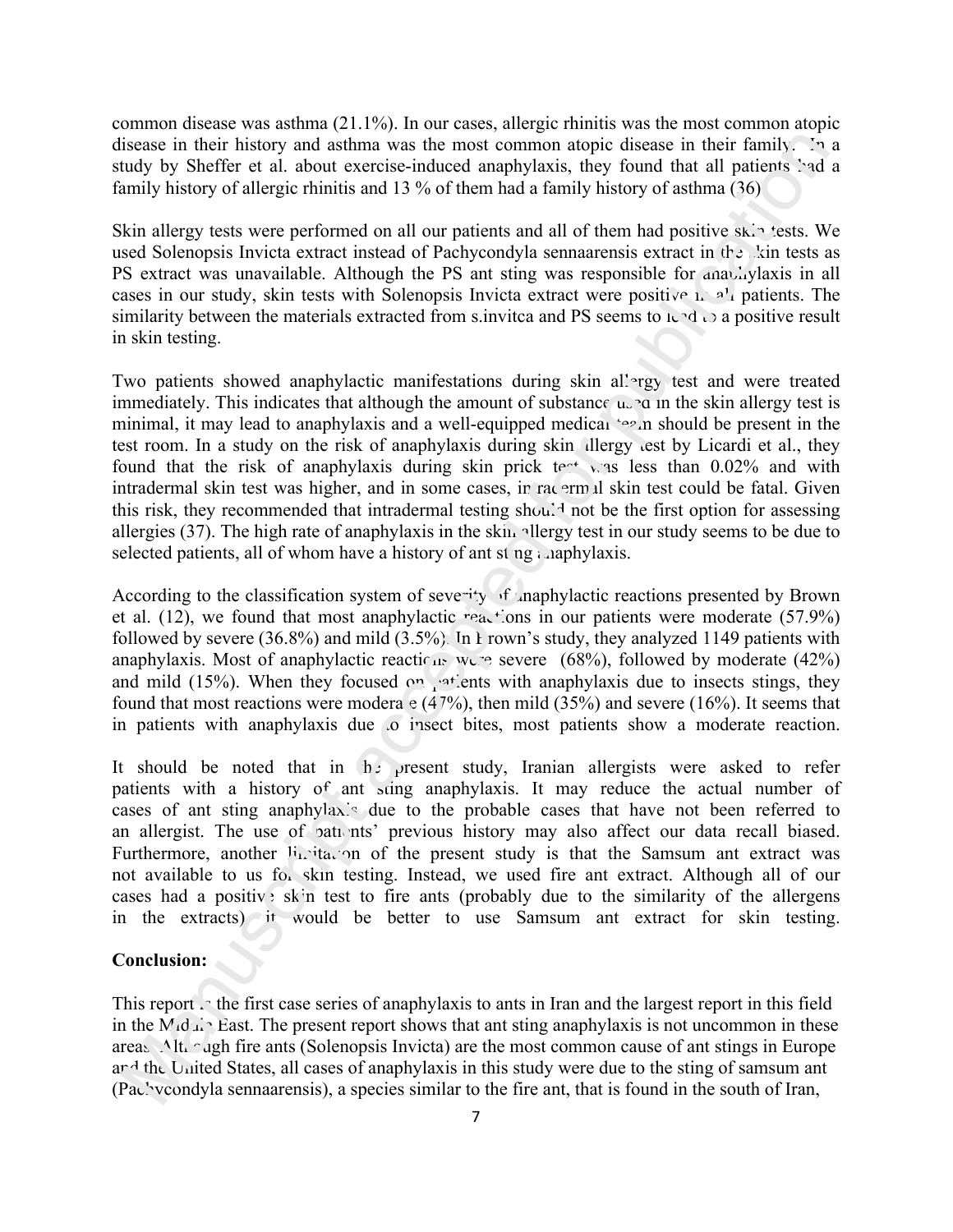the Middle East and North Africa. Allergy skin testing with fire ant extract was positive and helpful in detecting samsum ant allergies. In cases where smsum ant extract is not available,  $\tilde{f}$  re ant extract may be a good alternative to Samsam ant skin test.

Acknowledgments: The authors would like to appreciate the valuable cooperation of all Allergists and Clinical Immunologist of Iran in referring patients, Dr. Kamran Akbarzadeh (Medical Entomologist, Department of Medical Entomology and Vector Control, School of Public Health, Tehran University of Medical Sciences, Tehran, Iran) for his in valuable assistance in identifying the ants' specimens and the staff of Rasool-E-Akram Hospital Allergy Research Center and the private allergy clinic in Yazd.

Conflict of Interest: The authors declare absence of economic or  $C<sup>4</sup>$  types of conflicts of interest regarding the article presented.

Manuscript accepted for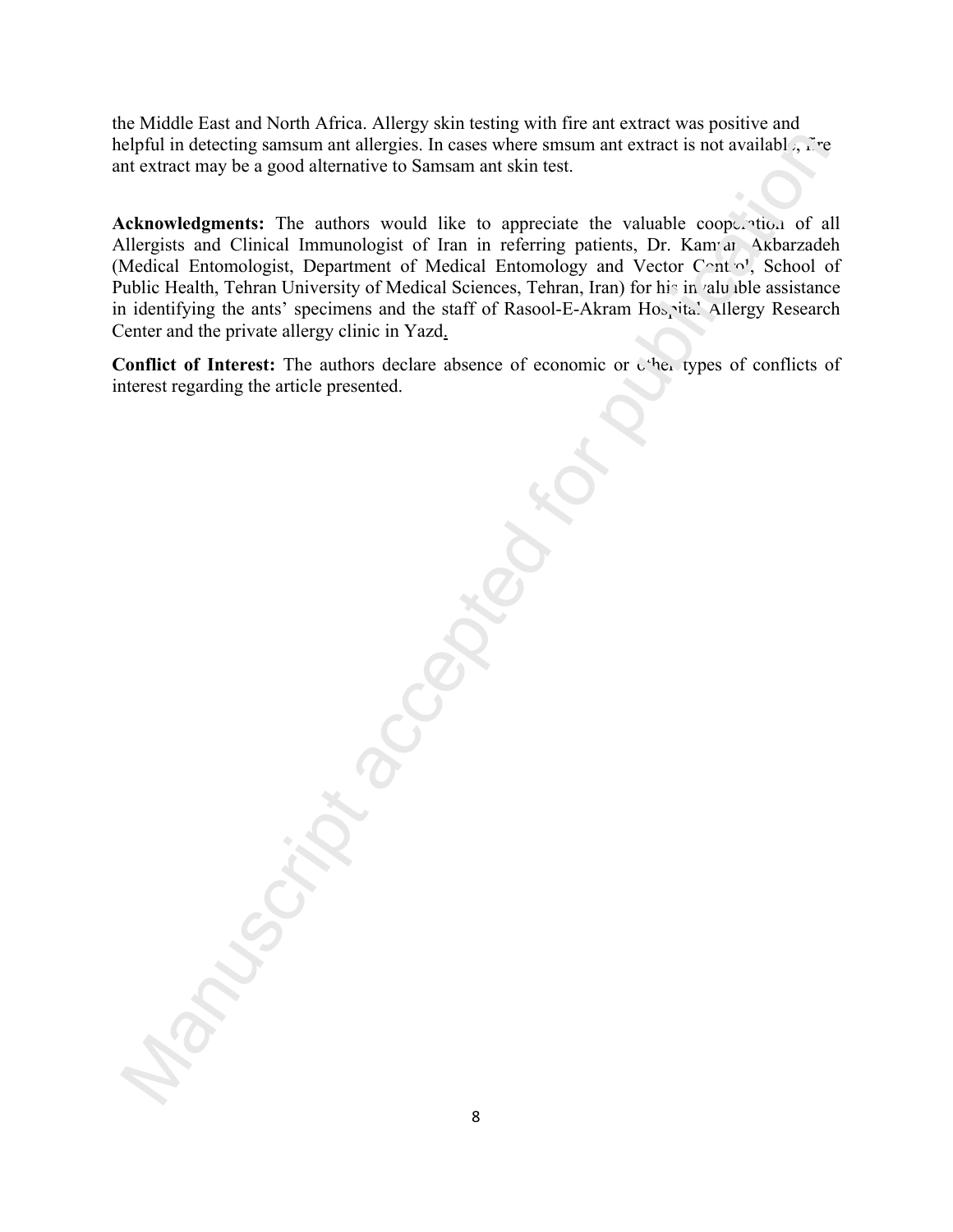# **References:**

1. Sampson HA, Muñoz-Furlong A, Bock SA, Schmitt C, Bass R, Chowdhury BA, et al. Symposium on the definition and management of anaphylaxis: summary report. J Allergy Clin Immunol. 2005; 115 (3):584-91. doi: 10.1016/j.jaci.2005.01.009. PMID: 1.752908.

2. Simons FE, Ardusso LR, Bilò MB, Cardona V, Ebisawa M, El-Gam. YN, et al. International consensus on (ICON) anaphylaxis. World Allergy Organ J. 2014 30;  $\gamma(1)$ : 9. doi: 10.1186/1939-4551-7-9. PMID: 24920969; PMCID: PMC4038846.

3. Shaker MS, Wallace DV, Golden DBK, Oppenheimer J, Bernstein JA, Campbell RL, et al. Anaphylaxis-a 2020 practice parameter update, systematic review, and Grading of Recommendations, Assessment, Development and Evaluation (GRADE) analysis. J Allergy Clin Immunol. 2020; 145(4):1082-1123. doi: 10.1016/j.jaci.2. 0.21.017.

4. Golden DB, Marsh DG, Kagey-Sobotka A, Freighoff L, Szklo M, Valentine MD, et al. Epidemiology of insect venom sensitivity. Jama.  $198$   $\cdot$  2(2):240-4.

5. Bemanian MH, Arshi S, Nabavi M, Fallahpour M, Aarabi M, Karbasi M, et al. Anaphylactic Reaction to Bee Stings in the Rural Areas of  $G_0$  and  $C_1$  and  $C_2$  is First Epidemiological Study of Hymenoptera-Induced Anaphylaxis. Journal of Pediatrics Review. 2019; 7(4):239-247. https://doi.org/10.32598/jpr.7.4.239 **Efferences:**<br>
S. sampson HA, Muñoz-Furlong A, Bock SA, Schmitt C, Bass R, Chow<sup>si</sup>nco BA, et symposium on the definition and management of anaphyloxis: summary zec. of, Murgy Cit<br>
Simuss FE, Aridisso LR, Bilò MB, Carduna

6. Goulet H, Huber JT. Hymenopt ra  $\nu$  f the world: an identification guide to families. Agriculture Canada, Ottawa; 1993:  $f \circ y$ 

7. Kemp SF, Moffitt JE, Williams DF, Buhner WA. Expanding habitat of the imported fire ant (Solenopsis invicta): a public health concern. Journal of Allergy and Clinical Immunology. 2000; 105(4):683-91.

8. Brown SG, Franks RW, Baldo BA, Heddle RJ. Prevalence, severity, and natural history of jack jumper ant venom allergy in Tasmania. J Allergy Clin Immunol. 2003; 111(1):187-92.

9. Wetterer JK. Geo graphic spread of the samsum or sword ant, Pachycondyla (Brachyponera) senna-arensis (Hy.nenoptera: Formicidae). Myrmecological News. 2013; 18:13-8.

10. Al-Khalifa MS, Ahmed AM, Mashaly AMA, Al-Mekhalfi FA, Khalil G, Siddiqui MI, et al. Studies on the Distribution of Pachycondyla sennaarensis (Hymenoptera: Formicidae: Ponerinae) in Saudi Ar, hia. 1. Ar-Riyadh Region. Pakistan J Zool. 2010; 42(6):707-13.

11. Simons FER, Ardusso LRF, Bilò MB, El-Gamal YM, Ledford DK, Ring J, et al.World allergy organization guidelines for the assessment and Managementof Anaphylaxis. World Allergy Organ J. 2011; 4(2):13–37.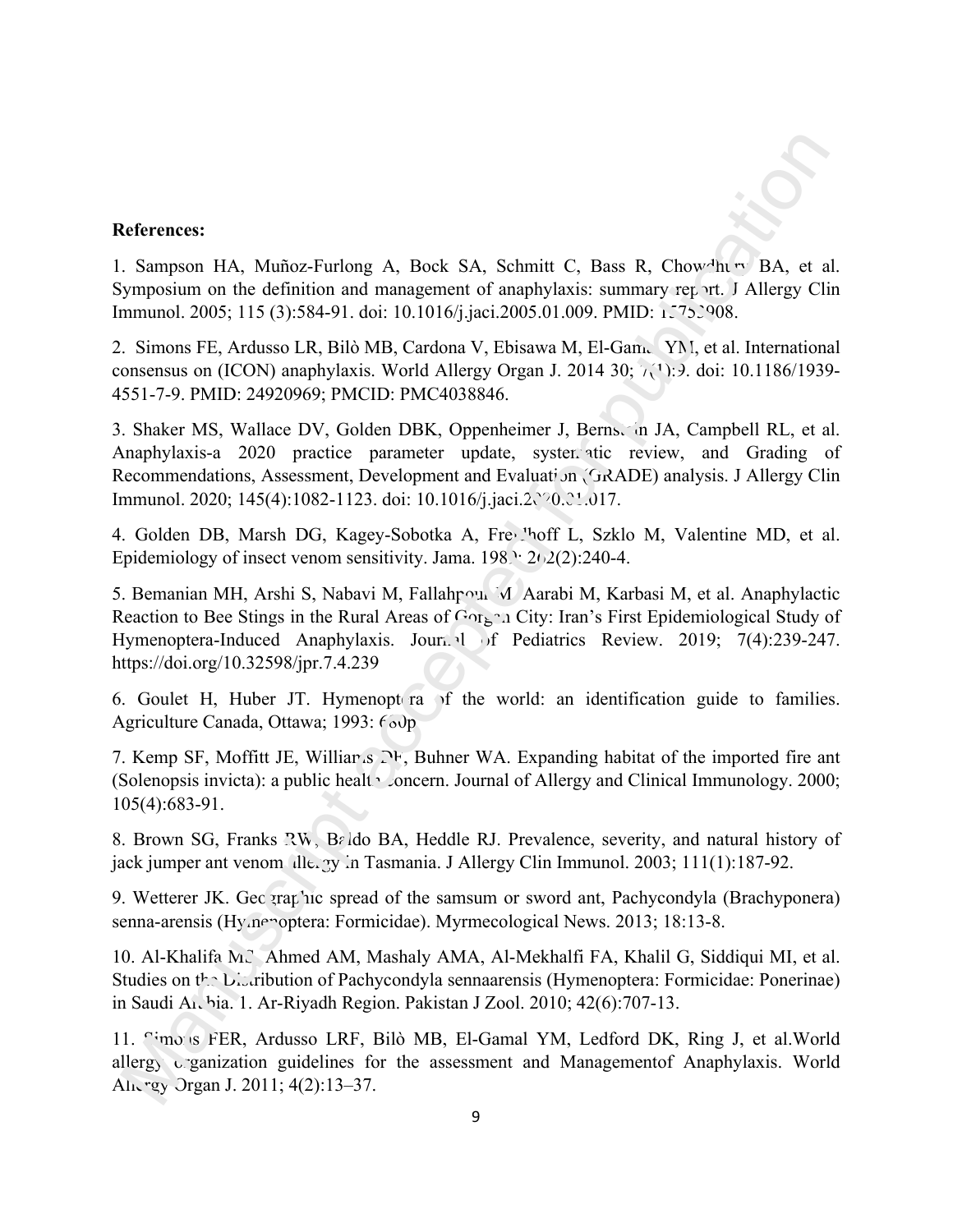12. Brown SG. Clinical features and severity grading of anaphylaxis. J Allergy Clin Immunol. 2004; 114(2):371-6.

13. Wood RA, Camargo CA Jr, Lieberman P, Sampson HA, Schwartz LB, Zitt M, Col, ns C, Tringale M, Wilkinson M, Boyle J, Simons FE. Anaphylaxis in America: the prevalence and characteristics of anaphylaxis in the United States. J Allergy Clin Immunol. 2014; 133(2):461-7. doi: 10.1016/j.jaci.2013.08.016. Epub 2013 Oct 18. PMID: 24144575. 004; 114(2):371-6.<br>
004; 114(2):371-6.<br>
33. Wood R.A. Camargo C.A. Jr., Lieberman P., Sampson H.A., Schwartz L.B., Ziit M., Conjus<br>
Tripage M., Wilkinson M. Boyle J. Simons F.I., Anaphylaxis in America: the pre-sise, cent<br>

14. Bilò BM, Bonifazi F. Epidemiology of insect-venom anaphylaxis. Curr Opin Allergy Clin Immunol. 2008; 8:330–337.

15. Manivannan V, Campbell RL, Bellolio MF, Stead LG, Li J. Decker WW. Factors associated with repeated use of epinephrine for the treatment of anaphylaxis. Annals of Allergy, Asthma & Immunology. 2009; 103(5):395-400.

16. Bilo B, Rueff F, Mosbech H, Bonifazi F, Oude-Elberink J. Diag∴∕sis of Hymenoptera venom allergy. Allergy. 2005; 60(11):1339-49.

17. Turner PJ, Jerschow E, Umasunthar T, Lin R, Can ob II L E, Boyle RJ. Fatal Anaphylaxis: Mortality Rate and Risk Factors. J Allergy Clin Inn. unol Pract. 2017; 5(5):1169-1178. doi:10.1016/j.jaip.2017.06.031

18. Aili SR, Touchard A, Escoubas P, Padula MP,  $O_{r_1}$ , J, Dejean A, Nicholson GM. Diversity of peptide toxins from stinging ant venoming. Toxicon. 2014;  $15(92):166-78$ . doi: 10.1016/j.toxicon.2014.10.021. Epub 2014 Oct 28. PMID: 25448389.

19. Collingwood CA, Agosti D. Formicidae  $\mathcal{F}_1$ secta: Hymenoptera) of Saudi Arabia (part 2). Pro Entomologica, Naturhistorisches, Bas. e. 1996; 15: 300-385.

20. Al-Khalifa MS, Mashaly AMA,  $S_i$ <sup>1</sup>diqui MI, Al-Mekhlafi FA. Samsum ant, Brachyponera sennaarensis (Formicidae: Ponerin e): Distribution and abundance in Saudi Arabia. Saudi Journal of Biological Sciences.  $2\sqrt{1/2}$ :  $22: 575-579$ . doi.org/10.1016/j.sjbs.2015.05.011.

21. Abunada T, Al-Nesf MA, Thalib L, et al. Anaphylaxis triggers in a large tertiary care hospital in Qatar: a rotrospective study. World Allergy Organ J. 2018; 11(20). https://doi.org/10.1186/s40 113 018-0200-9

22. AlAnazi M, AlAshahrani M, AlSalamah M. Black ant stings caused by Pachycondyla sennaarensis: a signi ícar thealth hazard. Annals of Saudi medicine. 2009; 29(3):207-211

23. Tirgari S, Pakinia O. First record of the ponerine ant Pachycondyla sennaarensis (Hymenoptera: Formicidae) in Iran. Journal of Zoology in the Middle East. 2013; 34(1): 67-70.

24. Paknia O. Distribution of the introduced ponerine ant Pachycondyla sennaarensis (Hymenoptera: Formicidae) in Iran. Myrmecologische Nachrichten. 2006; 8:235-238.

25. Khoobdel M, Firozi F. The Initiated Survey on Pachycondyla sennaarensis (Formicidae: P coniume) Colonies and Its Seasonal Abundance in Abu-Musa Island, Iran. Journal Mil Med. 2014; 16(3):115-24.